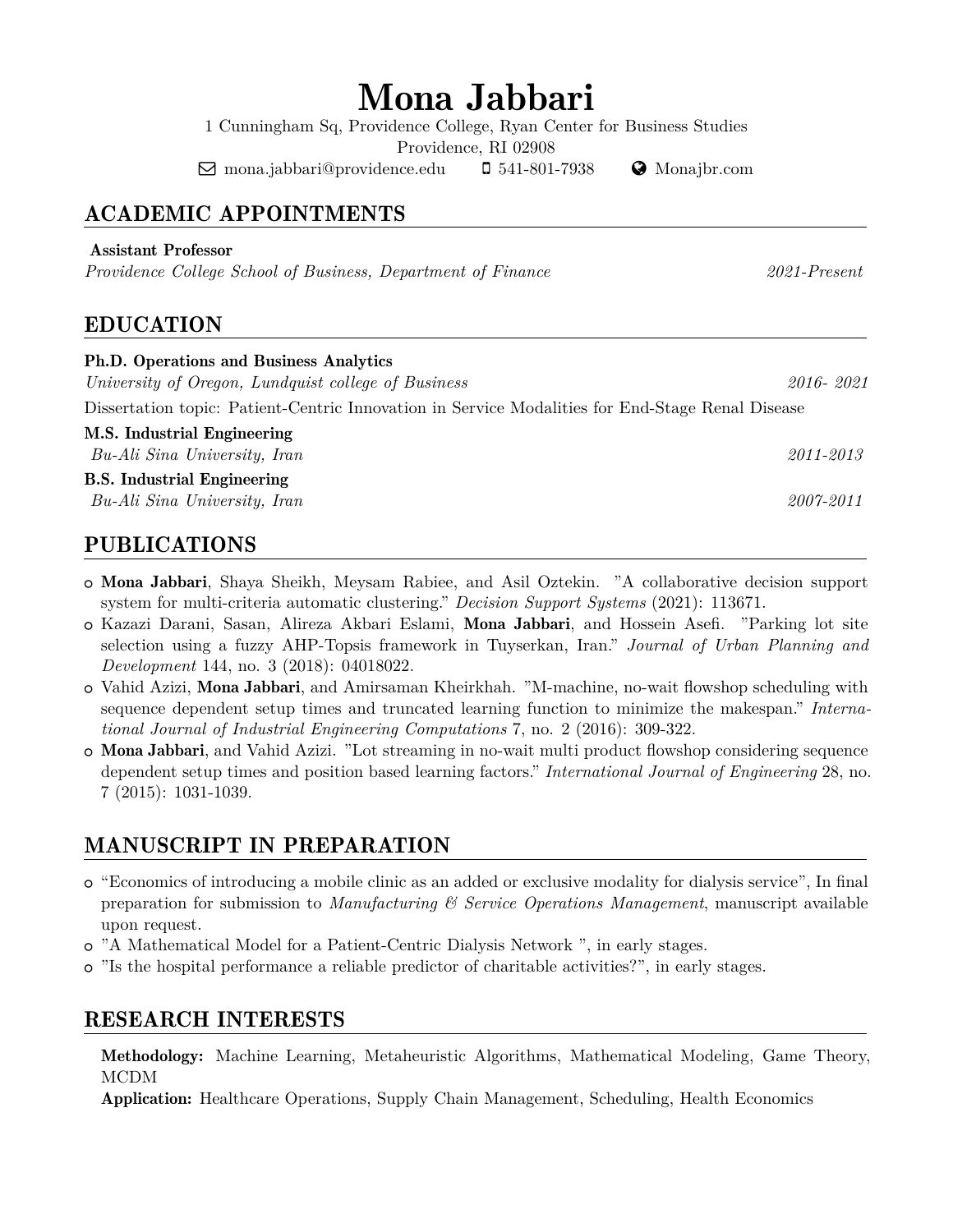# AWARDS AND ACHIEVEMENTS

| AWARDO AND ACHID VERENTO                                                                                                                                              |                |
|-----------------------------------------------------------------------------------------------------------------------------------------------------------------------|----------------|
| Robin & Roger Best Research Award, Lundquist College of Business                                                                                                      | 2020           |
| Recognizing outstanding research performances by doctoral students at the Lundquist College of Business                                                               |                |
| Robin & Roger Teaching Award, Lundquist College of Business                                                                                                           | $\it 2019$     |
| Recognizing outstanding teaching performances by doctoral students demonstrating excellence in teaching<br>Summer Research Scholarship, Lundquist College of Business | 2017-2019      |
| TEACHING EXPERIENCE                                                                                                                                                   |                |
| Providence College:                                                                                                                                                   |                |
| Analytics In Operations Management, Graduate Core Course                                                                                                              | 2x Spring 2022 |
| <b>Statistics for Business Analytics, Graduate Core Course</b>                                                                                                        | Spring 2021    |
| <b>Statistics for Business Analytics, Graduate Core Course</b>                                                                                                        | 3x Fall 2021   |
| Overall Teaching Evaluation Score at Providence College: 4.2/5                                                                                                        |                |
| <b>University of Oregon:</b>                                                                                                                                          |                |
| <b>Operations Management (OBA 335)</b> , Undergraduate Core Course, Online Section                                                                                    | Spring 2021    |
| Operations Management (OBA 335), Undergraduate Core Course, Online Section                                                                                            | Winter 2020    |
| Operations Management (OBA 335), Undergraduate Core Course                                                                                                            | Fall 2019      |
| Business Analytics I (OBA 311), Undergraduate Core Course                                                                                                             | Summer 2019    |
| Overall Teaching Evaluation Score at University of Oregon: 4.5/5   Department mean: 4.1                                                                               |                |
| Bu-Ali Sina University (in Persian):                                                                                                                                  |                |
| Inventory Management, Bu-Ali Sina University, Undergraduate Core Course                                                                                               | Spring 2016    |
| Preventive Maintenance, Bu-Ali Sina University, Undergraduate Core Course                                                                                             | Spring 2016    |
| Work and Time Study, Bu-Ali Sina University, Undergraduate Core Course                                                                                                | Fall 2015      |
| Production Planning & Control, Bu-Ali Sina University, Undergraduate Core Course                                                                                      | Fall 2015      |
| <b>Teaching Assistant:</b>                                                                                                                                            |                |
| Business Information Systems, University of Oregon, Undergraduate Core Course                                                                                         | Fall 2018      |
| Supply Chain Operations and Management, University of Oregon, Graduate Course                                                                                         | Spring 2018    |
| Information Analysis Managerial Decision, University of Oregon, Graduate Core Course                                                                                  | Winter 2018    |
| <b>Business Statistics</b> , University of Oregon, Undergraduate Core Course                                                                                          | Fall 2017      |
| Analyzing Big Data, University of Oregon, Undergraduate Core Course                                                                                                   | $Spring\ 2017$ |
| <b>SERVICES</b>                                                                                                                                                       |                |
| Session Organizer $& Chair, Informs$ Conference                                                                                                                       | 2021           |
| Session title: "Data analytics and optimization: new framework development"                                                                                           |                |
| Program Assistant for Program Committee POMS Conference Washington D.C.                                                                                               | 2019           |

Program Assistant for Program Committee, POMS Conference, Washington, D.C. *2019* Program Assistant for Program Committee, POMS Conference, Houston, TX *2018* Program Assistant for Program Committee, POMS Conference, Seattle, WA *2017* Assistant Editor, Student Chapter of Industrial Engineering, Bu-Ali Sina university *2009-2011*